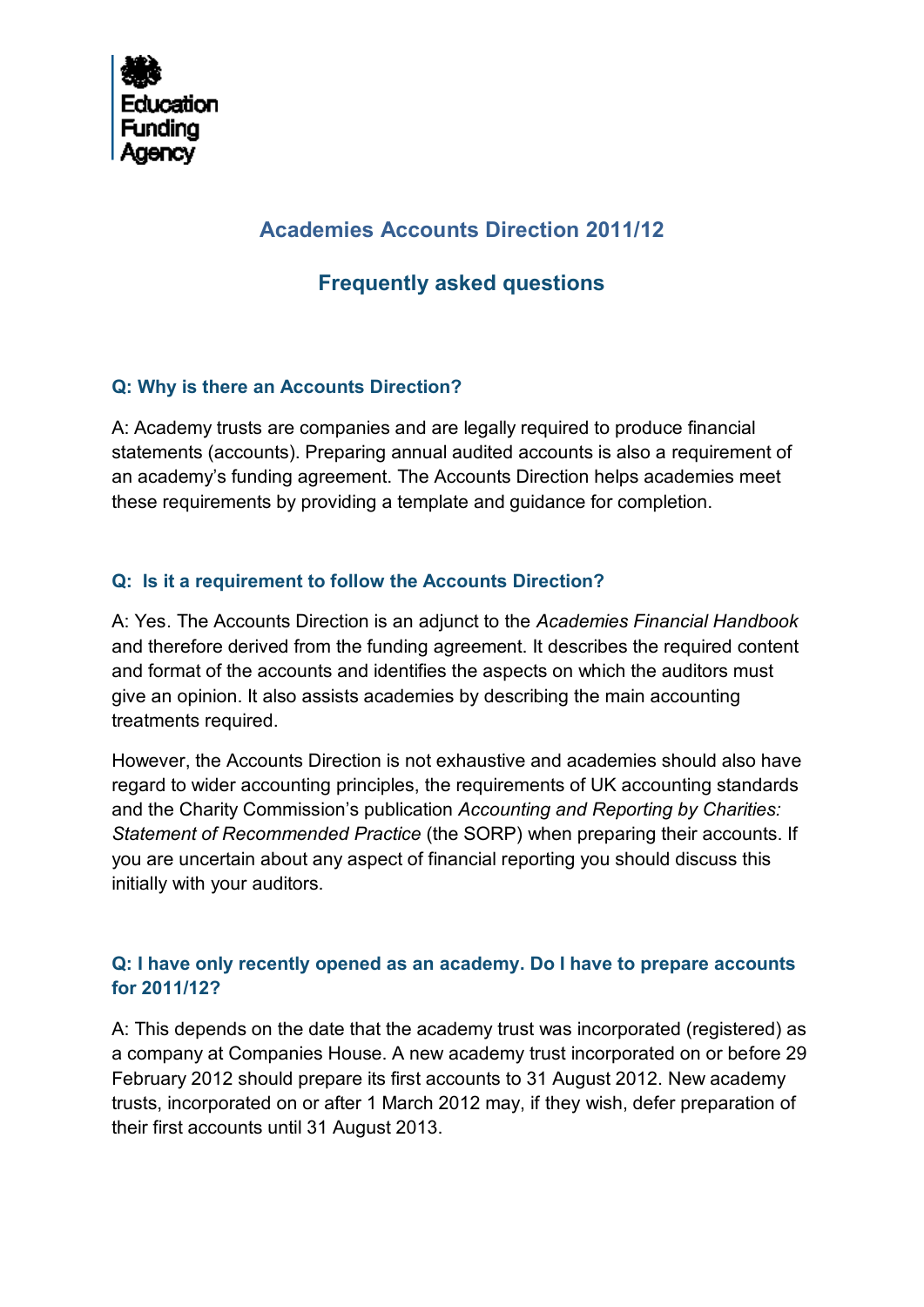#### **Q: When do I need to submit the accounts to the EFA?**

A: By 31 December 2012.

#### **Q: Do I need to send the accounts to Companies House?**

A: Yes, because all academy trusts are companies.

#### **Q: Do I need to send the financial statements to the Charity Commission?**

A: No. Academy trusts are now exempt charities (exempt from registering with the Charity Commission) and therefore are no longer required to submit their accounts to the Charity Commission.

#### **Q: Why do I have to disclose the remuneration of staff governors?**

A: Unlike in the case of the directors of commercial companies, it is not normal practice for charity trustees to receive remuneration or other benefits from the charities for which they are responsible. Where such remuneration or benefits do arise, the SORP requires detailed disclosure in the charity's accounts. This includes disclosure in relation to academy governors who are also trustees.

# **Q: Why has the statement on internal control been replaced with a new governance statement?**

A: The new statement is an expansion of the statement on internal control and now provides information about the governance structure of the academy trust. This includes a description of the governing body and sub-committee structures, the coverage of their work, an assessment of their effectiveness and any particular challenges that have arisen. In other respect the statement is unchanged.

# **Q: Why is there a new accounting officer statement on regularity, propriety and compliance?**

A: Accounting officers are personally responsible for ensuring that the resources under their control are spent for the purposes intended (regularity) and that appropriate standards of conduct, behaviour and corporate governance are maintained when applying those funds (propriety).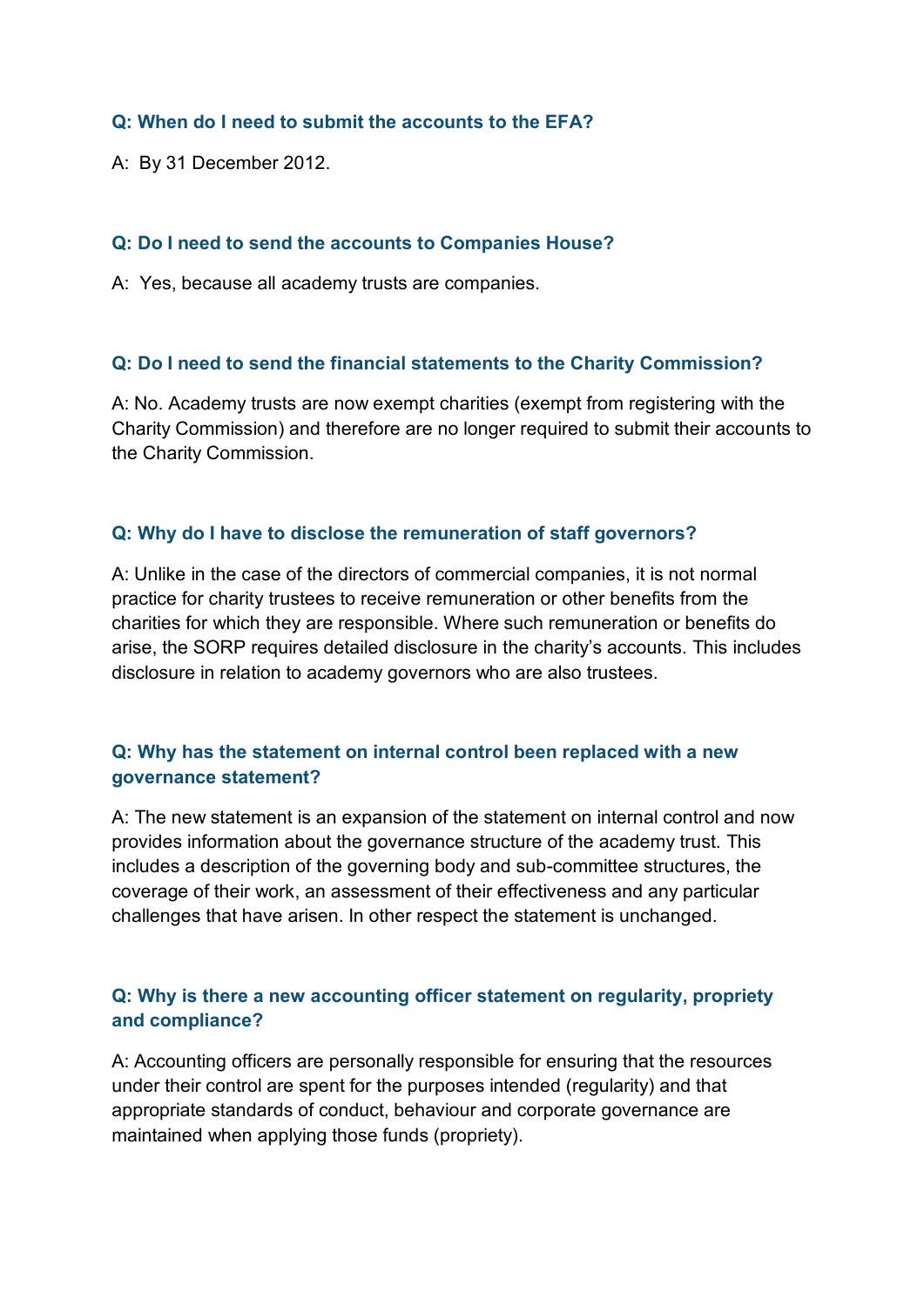The new statement on regularity, propriety and compliance must be signed by the academy trust's accounting officer to confirm that they have met these responsibilities. The statement then provides the basis for the auditor's work.

### **Q: Will the accounting officer's statement involve additional work for the academy trust?**

A: The statement shouldn't involve additional work as it simply formalises the longstanding responsibilities of accounting officers and draws on the same sources of information previously used for the statement of internal control and now for the governance statement.

# **Q: Will the auditor do additional work to confirm the accuracy of the accounting officer's statement?**

A: The statement on regularity, propriety and compliance will form the basis of an enhanced regularity audit by the external auditors that will provide assurance to both the governing body and the EFA on the use of funds.

This will involve some additional work for external auditors, dependent upon the amount of work on regularity they have undertaken in previous years. However the additional assurance gained will reduce the amount of direct assurance work carried out by the EFA.

# **Q: In relation to the regularity audit, will I need a new letter of engagement with my auditors?**

A: An additional paragraph will need to be inserted into the letter of engagement between the academy trust and its auditors, confirming that the auditor will report to the EFA (in relation to regularity). This is in addition to the auditor's existing duty to report to the governing body in relation to the audit of the financial statements.

#### **Q: Will the EFA need to sign the letter of engagement?**

A: No. The EFA will instead publish a standard set of terms and conditions on its website that it will adopt as a party to the regularity audit.

# **Q: Will the EFA issue further guidance for auditors and or academies on what work the auditors should undertake?**